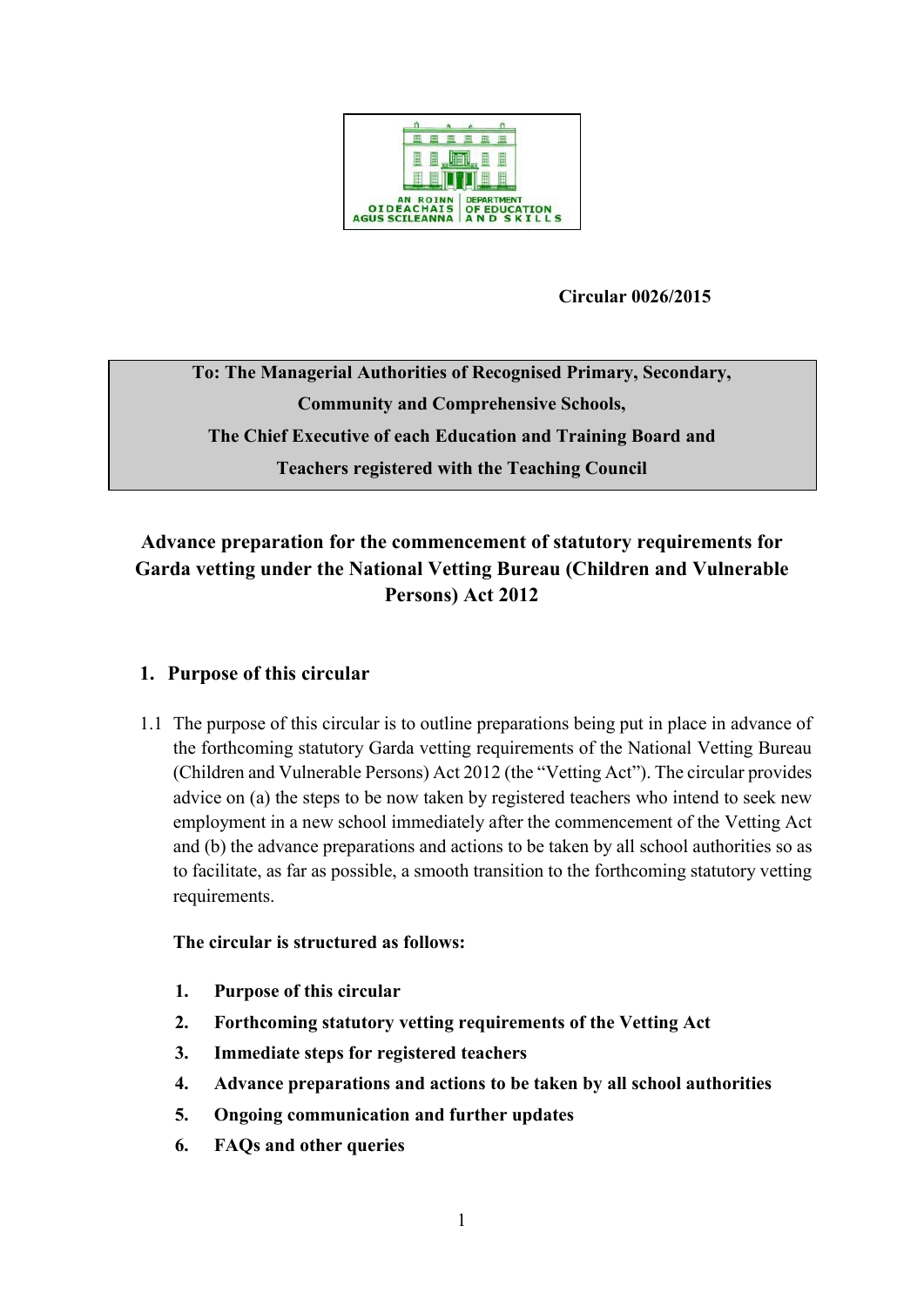## <span id="page-1-0"></span>**2. Forthcoming statutory vetting requirements of the Vetting Act**

- 2.1 The requirement that persons commencing employment in a school must be Garda vetted currently operates on a non-statutory basis. The Vetting Act will put in place statutory vetting requirements. However, that Act has not yet been commenced.
- 2.2 A 2013 UK Court of Appeal judgment necessitated a review of the disclosure provisions in both the Vetting Act and the Spent Convictions Bill 2014. That review has been completed and amendments to the Vetting Act and consequential amendments to the Spent Convictions Bill are currently being drafted.
- 2.3 Pending the amendment of the Vetting Act, an administrative filter for Garda Vetting disclosures has been introduced, which provides that certain minor offences that are over 7 years old are no longer disclosed.
- 2.4 The Vetting Act will put in place the National Vetting Bureau (the Bureau) which will replace the Garda Central Vetting Unit (GCVU) and will, once the Act is commenced, be responsible for issuing vetting disclosures under the Act's statutory arrangements.
- 2.5 The statutory vetting arrangements under the Vetting Act will, in addition to the existing check for criminal offences, also include a check for any relevant "soft information". This will be an important new aspect of the vetting arrangements. "Soft information" referred to as "specified information" in the Vetting Act, is information other than criminal convictions held by the Garda Síochána that leads to a bona-fide belief that a person poses a threat to children or vulnerable persons.
- 2.6 When commenced, Section 12(1) of the Vetting Act will require that the employer (i.e. school/ Education and Training Board (ETB)) must obtain a vetting disclosure from the Bureau before commencing the initial employment of a new employee. Failure by an employer to comply with this statutory requirement will be a criminal offence.
- 2.7 Please note that the requirement in Section 12(1) to obtain a vetting disclosure from the Bureau will not apply to any employment which had commenced, or was entered into before the commencement of the Vetting Act. Teachers who are employed by a school/ETB before the commencement of the Vetting Act (whether in a permanent, fixed-term (temporary) or substitute role) will not therefore be affected by the provisions of Section 12(1) of the Vetting Act in respect of their existing employment with that school/ETB.
- 2.8 The Vetting Act provides that the vetting disclosure may be obtained via a registered organisation (referred to as a "relevant organisation" in the Act) that represents another registered organisation for the purposes of vetting. In the case of registered teachers,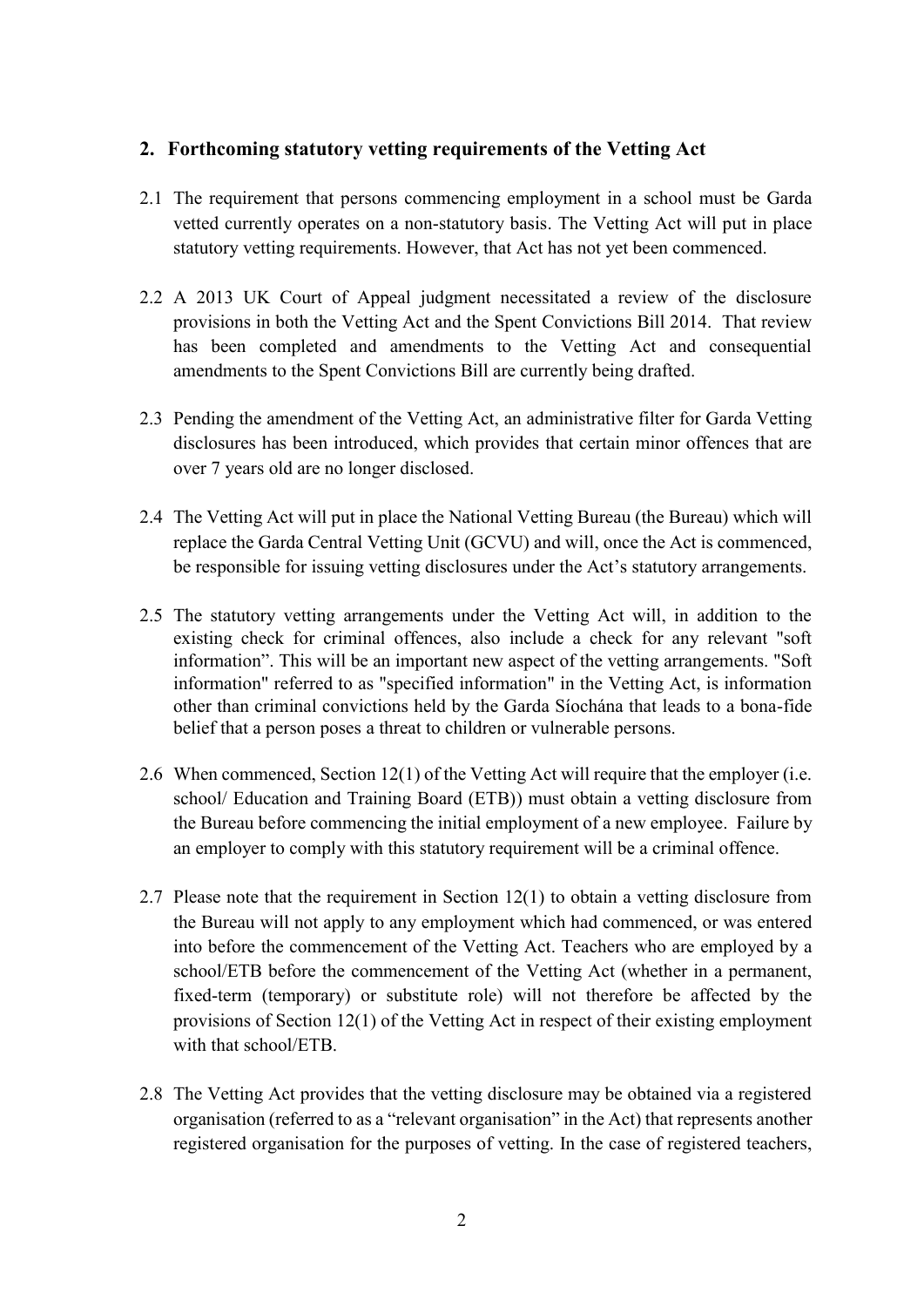the Teaching Council will continue to act as a conduit for schools and ETBs for the purposes of garda vetting.

- 2.9 Under the current non-statutory arrangements, the Teaching Council provides the individual teacher with a vetting disclosure letter but does not make available a copy of the actual vetting disclosure to the school authority<sup>1</sup>. The provision of this vetting disclosure letter will be discontinued. This change in practice will be timed to coincide with the commencement of the Vetting Act. Under the new arrangements, a vetting disclosure that has been received by the Teaching Council from the Bureau will be made available electronically to the relevant school authority via the Teaching Council's electronic register of teachers. This will be facilitated by the Teaching Council entering an electronic copy of the Bureau disclosure in the private section of the teacher's entry on the Council's electronic register of teachers. Access to the Bureau disclosure will be controlled by the teacher concerned. When required for employment purposes, the teacher must provide a school authority with electronic access to the Bureau disclosure entered on the register thereby enabling the school authority to meet its requirement under the Vetting Act to receive a disclosure from the Bureau.
- 2.10It is intended that the amendments to the Vetting Act will be brought before the Oireachtas in the current Dáil session and that, following their enactment, the Vetting Act will then be commenced at the earliest opportunity. The precise timeframe for commencement of the Vetting Act will be confirmed in due course by the Minister for Justice and Equality. The commencement date will also be notified by this Department to the school system and published on this Department's website as soon as it is known. In the meantime, this Department has, for advance planning purposes, identified **31 July 2015** as the date by which the advance actions set out in this circular should be completed by registered teachers and school employers.
- 2.11Given that the Vetting Act is being amended at present and these amendments have not yet been enacted, it is not possible at this stage to be precise on its finalised requirements. Regular updates on the Department's website will provide further information as the finalised details become available in relation to amendments to the Vetting Act.
- 2.12Prior to the commencement of the Vetting Act, the Department will also issue a further circular in relation to the statutory requirements that will apply from its commencement and in relation to the wider duty of care considerations that school authorities must also take into account as part of the recruitment process.

1

<sup>&</sup>lt;sup>1</sup> In this circular "school authority" means the relevant managerial authority for the school or centre for education concerned e.g. the relevant ETB in the case of ETB schools and centres for education and board of management/manager in the case of all other schools.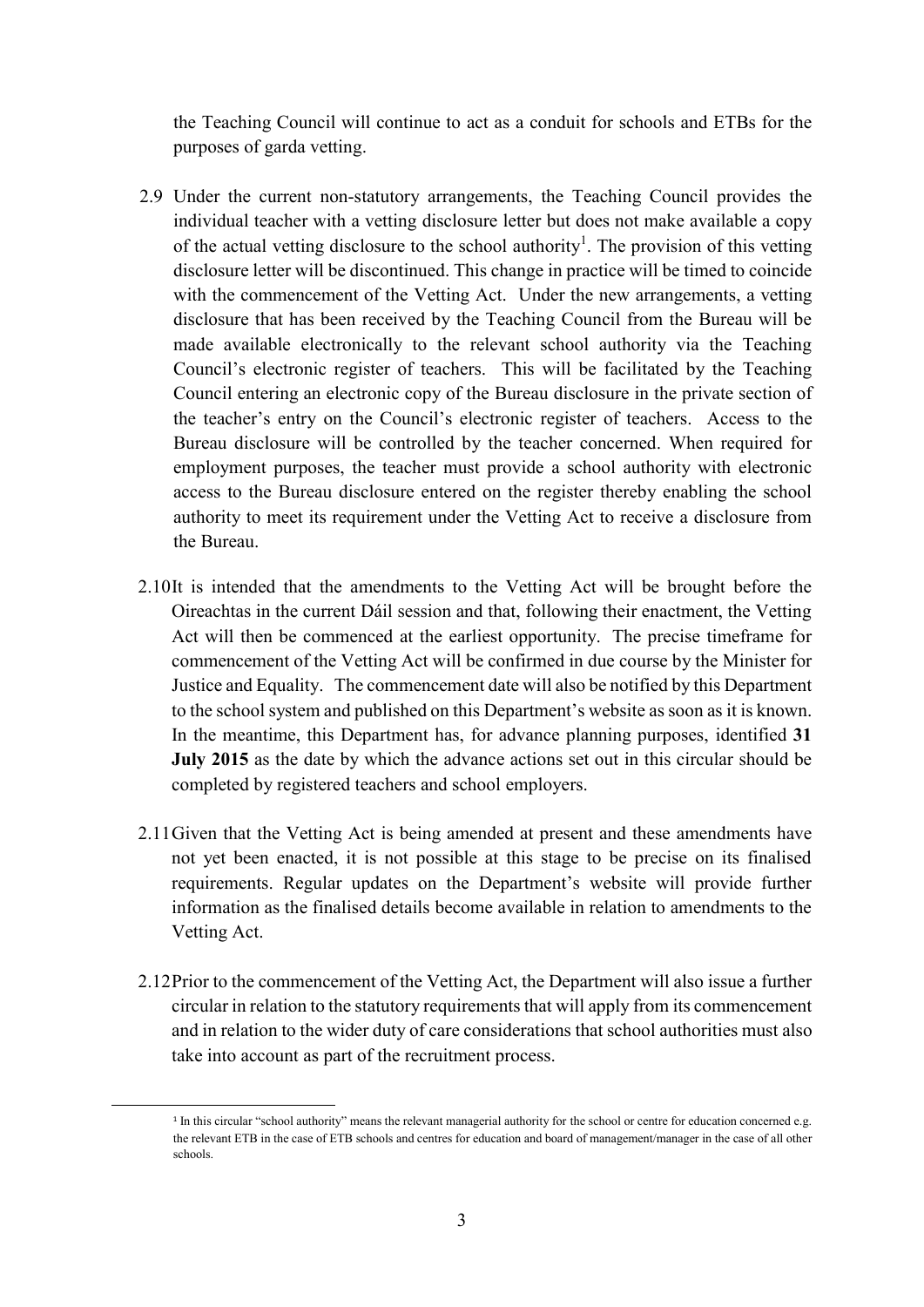2.13In tandem with the amendments to the Vetting Act, the *Teaching Council (Amendment) Bill 2015* was published in January 2015. This Bill is designed to underpin the central role of the Teaching Council in the operation of the statutory vetting arrangements for registered teachers. This Bill is due to be enacted as part of the Government's legislative programme for the 2015 Spring/Summer session.

## <span id="page-3-0"></span>**3. Immediate steps for registered teachers**

- 3.1 Registered teachers who expect to be taking up new teaching employment (permanent, fixed-term (temporary) or substitute) in a new school from the beginning of or during the first term of the 2015/2016 school year should read this circular carefully to determine the immediate steps that they should take in order to ensure they can be readily employable after the commencement of the Vetting Act.
- 3.2 When the timeframe for commencement of the Vetting Act is confirmed in due course by the Minister for Justice and Equality, that timeframe will be notified by this Department to the school system and published on this Department's website. In the meantime, this Department has, for advance planning purposes, identified **31 July 2015** as the date by which the advance actions set out in this circular should be completed by registered teachers.

#### *Steps to be taken in respect of new substitution work*

- 3.3 In the case of teachers who expect to be undertaking substitution work from the beginning of or during the first term of the 2015/2016 school year, the following steps should be taken before **31 July 2015**:
	- (a) Where the teacher knows the school or the schools (including ETB schools) in which he or she will be available to work in as a substitute in the first term of the 2015/16 school year then, if he or she has not already done so, the teacher should:
		- (i) notify each of the schools concerned that he or she is available for substitute teaching work in that school and;
		- (ii) provide a copy of his/her Teaching Council vetting disclosure letter to each of the schools concerned

**Note:** Providing a copy of a Teaching Council vetting disclosure letter at this stage is sufficient to ensure compliance with the statutory requirements of the Vetting Act following its commencement. However, in line with the existing non-statutory requirements of [Circular 0063/2010,](http://www.education.ie/en/Circulars-and-Forms/Active-Circulars/cl0063_2010.doc) the school authority must be presented with an original Teaching Council vetting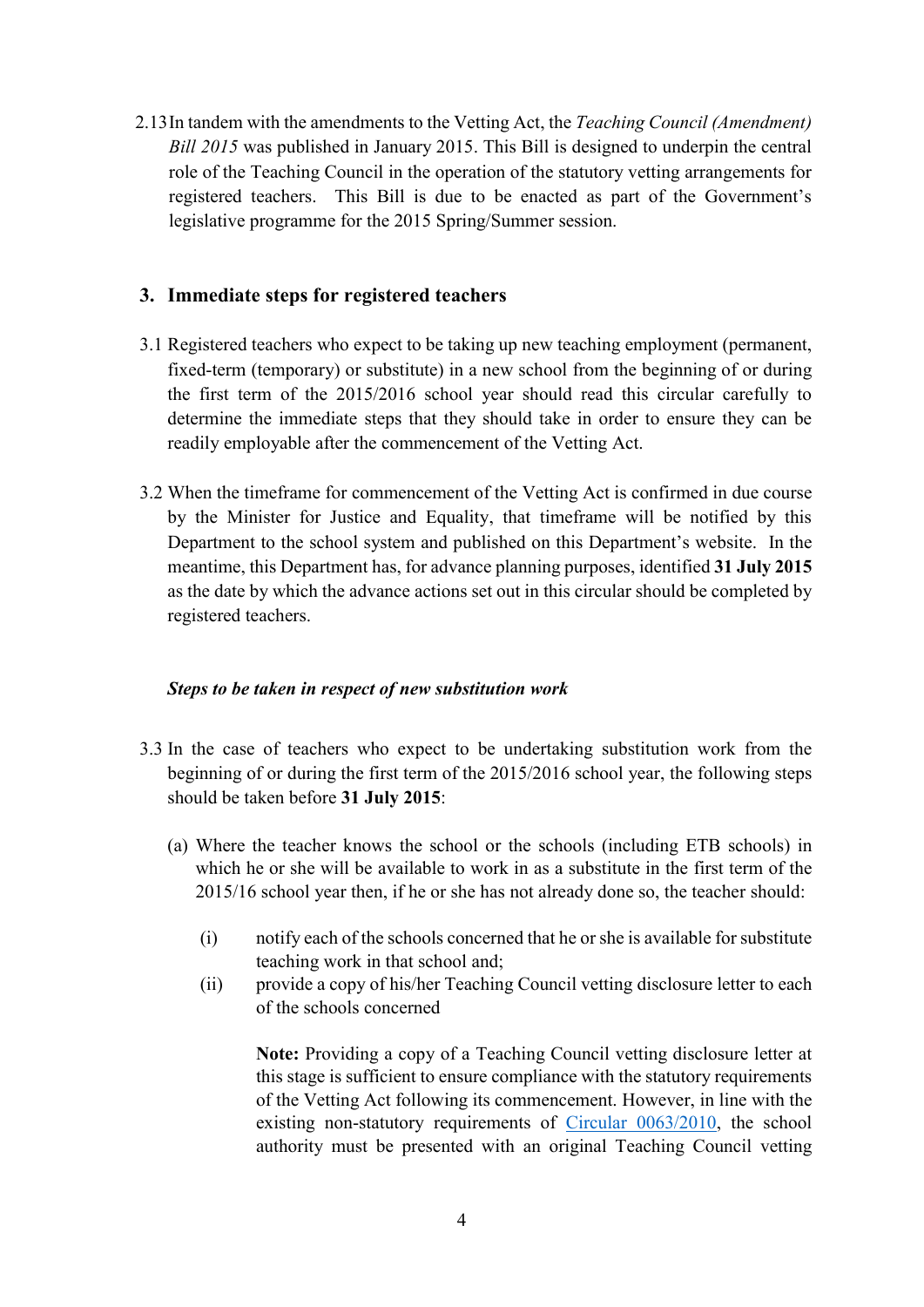disclosure letter, issued within the current or previous calendar year, prior to the teacher commencing the initial substitute employment.

- (b) If unable to do (a) above or where the teacher does not know all of the schools in which he or she might be undertaking substitute work during the first term of the 2015/16 school year then he or she should apply to the Teaching Council for a vetting disclosure from the Bureau under the arrangements set out at section 3.9 below.
- 3.4 **Important Note:** Teachers should note that no action is needed under this circular if, prior to the commencement of the Vetting Act, they have undertaken substitution work on a recurring basis in a particular school or schools and intend only to seek further substitution work in that particular school or schools after the commencement of the Vetting Act.

#### *Steps to be taken in respect of other types of new employment with a new employer*

- 3.5 Teachers, except where section 3.6(a) of this circular applies, who expect to be undertaking new employment (other than substitution work referred to at 3.3 (a) above) with a new employer from the beginning of or during the first term of the 2015/16 school year are requested to apply, under the arrangements set out at section 3.9 below, before **31 July 2015** to the Teaching Council for a vetting disclosure from the Bureau.
- 3.6 It is important to note that;
	- a) No action is required under this circular if the contractual arrangements with the employer for the new employment are already made, or are expected to be made, prior to the commencement of the Vetting Act. It should be noted that the existing arrangements under Department [circular 0063/2010](http://www.education.ie/en/Circulars-and-Forms/Active-Circulars/cl0063_2010.doc) will continue to apply to such employment.
	- b) If the contractual arrangements with the employer for the new employment are not already made or are not expected to be made prior to **31 July 2015** then the registered teachers should apply to the Teaching Council before **31 July 2015** for a vetting disclosure under the new statutory arrangements which will be issued by the Bureau in the period immediately following commencement of the Vetting Act.
- 3.7 This advice to apply now for a vetting disclosure is also applicable to registered teachers who expect to be employed by a new employer under the Department's Home Tuition Scheme where (a) that employment is from the beginning of or during the first term of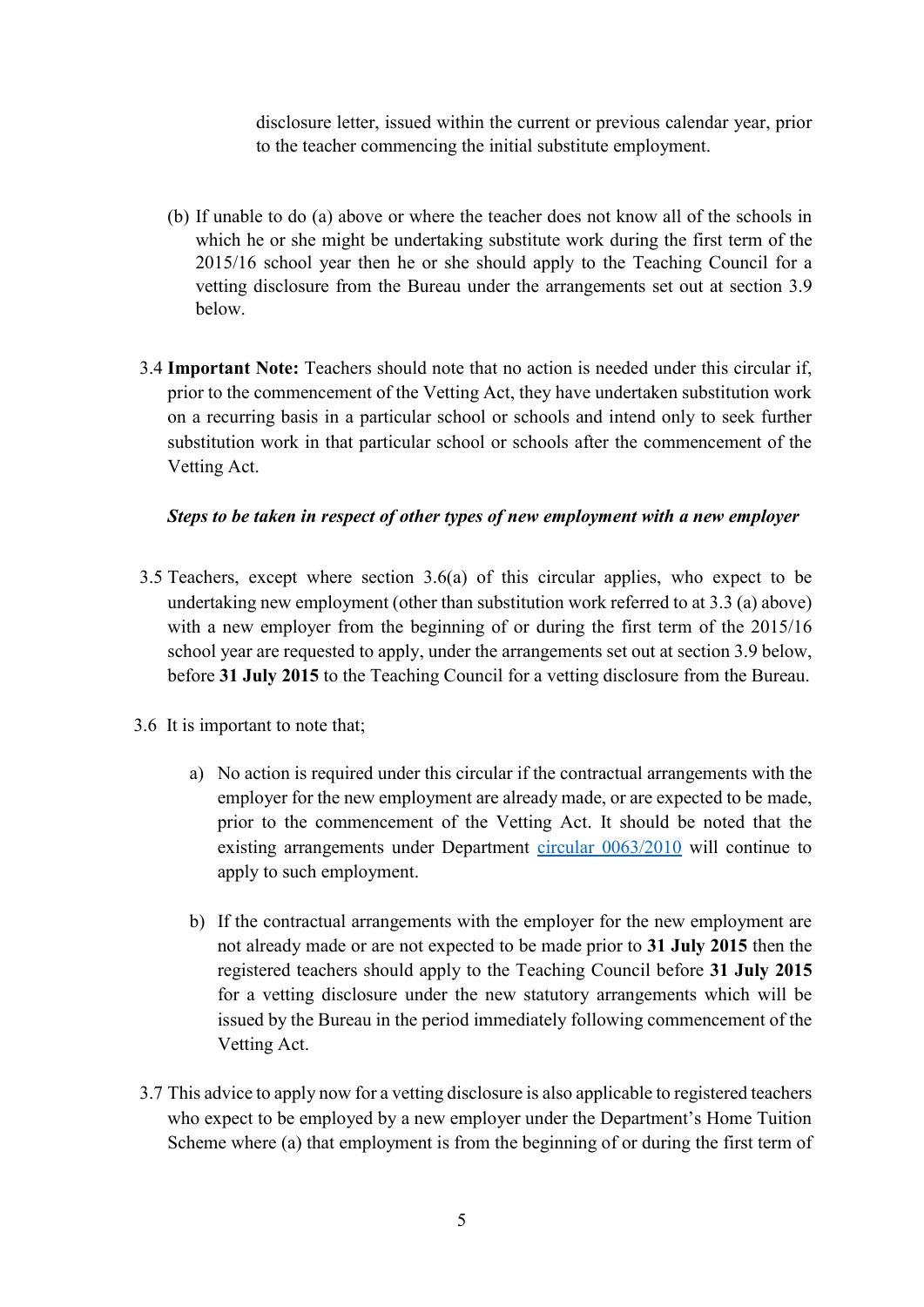the 2015/2016 school year and (b) the contractual arrangements for this new employment have not been made or are not expected to be made before **31 July 2015**.

- 3.8 Please also note the following:
	- (a) The Department will be notifying individual teachers on redeployment panels in relation to the steps to be taken by such teachers.
	- (b) The Teaching Council will be notifying newly qualified teachers graduating in summer 2015 in relation to the steps to be taken by such teachers.

## 3.9 **Arrangements for applying now to the Teaching Council (in advance of the Vetting Act's commencement) for a vetting disclosure from the Bureau.**

- The vetting application form can now be downloaded from the [Teaching Council's website](http://www.teachingcouncil.ie/garda-vetting/overview.771.html). By applying now for a vetting disclosure from the Bureau those teachers identified at sections 3.3 (b), 3.5 and 3.7 of this circular, are helping to ensure that they will be readily employable for employment, as a new substitute or in other new employment that arises after the Vetting Act is commenced.
- Full details in relation to these arrangements are published under the Garda Vetting section of the Teaching Council website [www.teachingcouncil.ie](http://www.teachingcouncil.ie/garda-vetting/overview.771.html)
- Fully completed vetting application forms should be returned to the Teaching Council by **31 July 2015** in order to facilitate the Teaching Council in processing these applications prior to the commencement of the Vetting Act.
- It is of vital importance that applications are fully and accurately completed. Incomplete applications or inaccurate information will delay an application and may result in the vetting application not being processed under these arrangements.
- Teachers should regularly check the Teaching Council website for updates in relation to these arrangements including any changes to the timelines for submission of applications.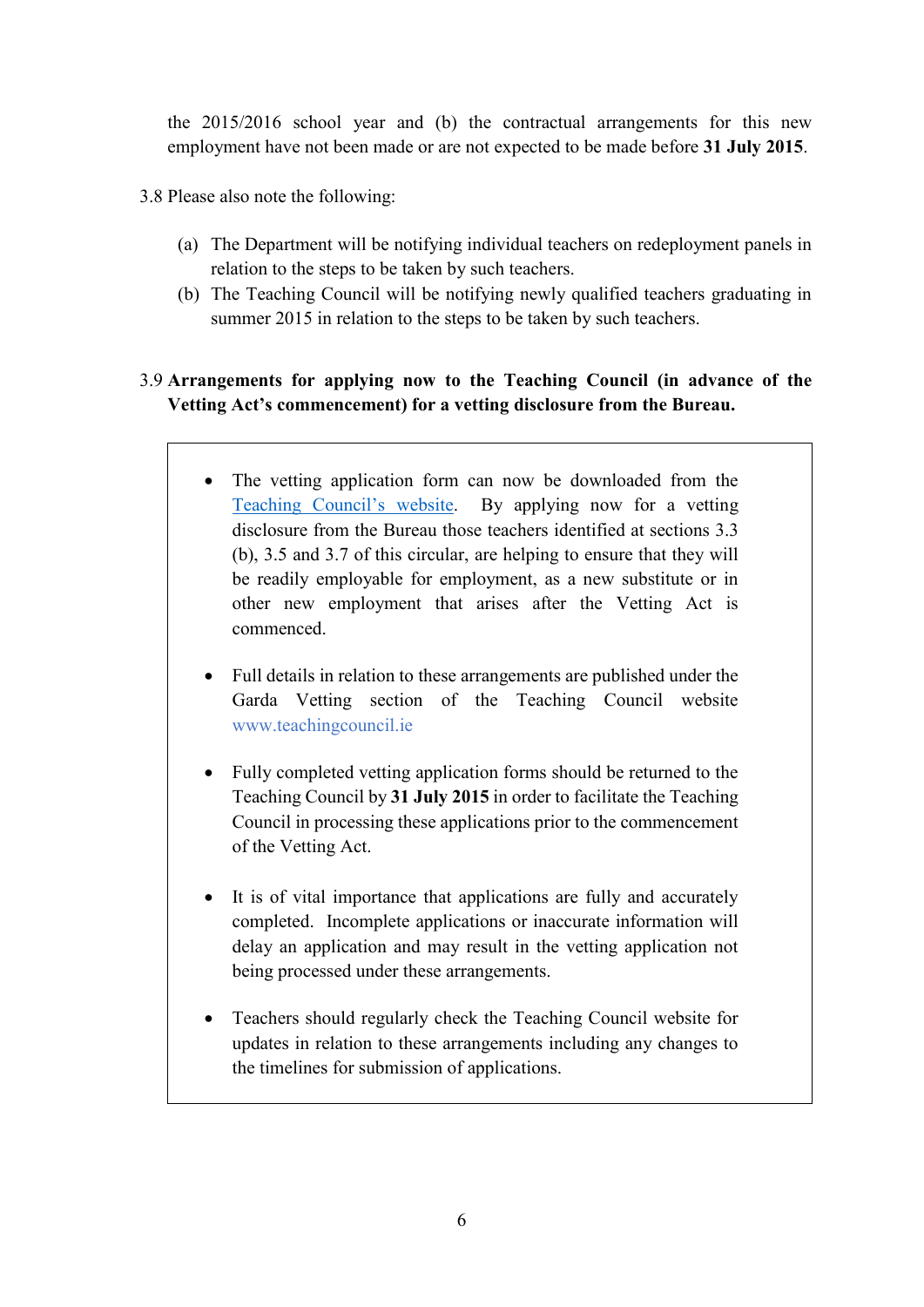## <span id="page-6-0"></span>**4. Advance preparations and actions to be taken by all school authorities**

- 4.1 Section 12(1) of the Vetting Act will, when commenced, puts a statutory obligation on the school authority (the employer) to receive a Bureau disclosure (i.e. a disclosure that has been issued by the Bureau under the Vetting Act), prior to commencing the employment of a person in a new position. **School authorities should note that they will be committing a criminal offence if they fail to comply with this new statutory obligation.**
- 4.2 While the current non-statutory arrangements unde[r circular 0063/2010](http://www.education.ie/en/Circulars-and-Forms/Active-Circulars/cl0063_2010.doc) allow, in certain circumstances for a provisional appointment to be made conditional on the outcome of vetting, it is important to note **this will not comply** with the legal obligation under Section 12(1) of the Vetting Act to receive a vetting disclosure from the Bureau.
- 4.3 When the timeframe for commencement of the Vetting Act is confirmed by the Minister for Justice and Equality, this will be notified by this Department to the school system and published on this Department's website. In the meantime, this Department has, for advance planning purposes, identified **31 July 2015** as the date by which the advance actions set out in this circular should be completed by school authorities.

## **Advance preparation in respect of substitute teaching work**

- 4.4 It is important that, after the commencement of the Vetting Act, a school does not find itself in a situation where an urgent substitution need arises but it cannot employ a person because it does not have a substitute readily available to it whose employment would meet the vetting requirements of the Vetting Act.
- 4.5 **School authorities** are therefore advised to check and update their list of teachers available for substitute work so as to ensure, as far as possible, that it will meet their requirements for substitution work that arise following the commencement of the Vetting Act.
- 4.6 In this regard, the school should now check that;
	- (a) there is a sufficient number of qualified and registered teachers on the list to meet substitution requirements that may arise from the beginning of or during the first term of the 2015/2016 school year;

#### **and**

(b) the school has received a copy of the Teaching Council vetting disclosure letter in respect of each of the teachers on the list. In any case where the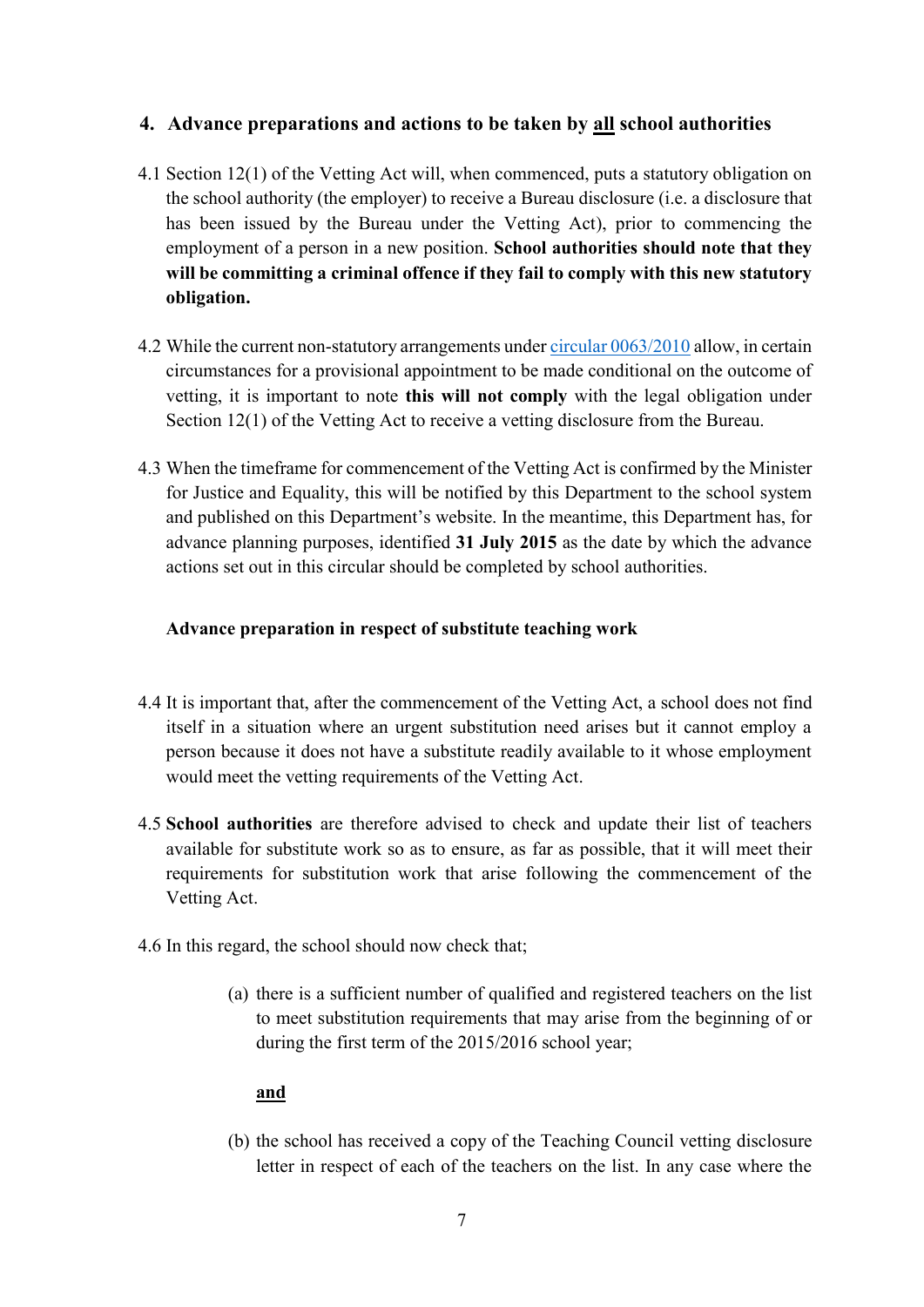school does not have a copy of the Teaching Council vetting disclosure letter, it should now be obtained from the teacher concerned in order that the school has received it prior to the commencement of the Vetting Act. Schools should retain a copy of the vetting disclosure letter obtained in respect of each teacher on the school substitution list.

**Note:** Obtaining a copy of a Teaching Council vetting disclosure letter at this stage is sufficient to ensure compliance with the statutory requirements of the Vetting Act following its commencement. However, in line with the existing non-statutory requirements of [Circular 0063/2010,](http://www.education.ie/en/Circulars-and-Forms/Active-Circulars/cl0063_2010.doc) the school authority must, prior to the teacher commencing the initial substitute employment, inspect an original Teaching Council vetting disclosure letter that has been issued within the current or previous calendar year. A copy of that disclosure letter must also be retained by the school authority.

4.7 These two actions are designed to ensure that the school can continue to use its substitution list after the commencement of the Vetting Act without the need for the school to firstly wait for a vetting disclosure from the Bureau before commencing the employment of the teachers concerned.

#### **Advance preparation in respect of other employments (teaching and non-teaching)**

- 4.8 In relation to any other type of new employment **(**teaching or non-teaching**)** in a new school that is commencing from the start of or during the first term of the 2015/16 school year each school authority should, where possible, have the contractual arrangements for same made by **31 July 2015** so that such employment can commence without the school authority having to firstly wait for a vetting disclosure from the Bureau in respect of the employee(s) concerned.
- 4.9 The advices and approach in this circular are based on amendments that are expected to be made to the Vetting Act. Given that these amendments have not yet been enacted, it is not possible at this stage to be precise on its finalised requirements. Accordingly, it is important for all school authorities to keep abreast of the regular updates that the Department will be putting on its website [\(www.education.ie\)](http://www.education.ie/) in relation to the forthcoming statutory vetting requirements, including updates in relation to the commencement date of the Vetting Act. This will enable school authorities to be aware of the precise timeline and finalised requirements for statutory vetting in respect of the initial employment of new employees and to make any necessary advance preparations to help ensure they operate as smoothly as possible.